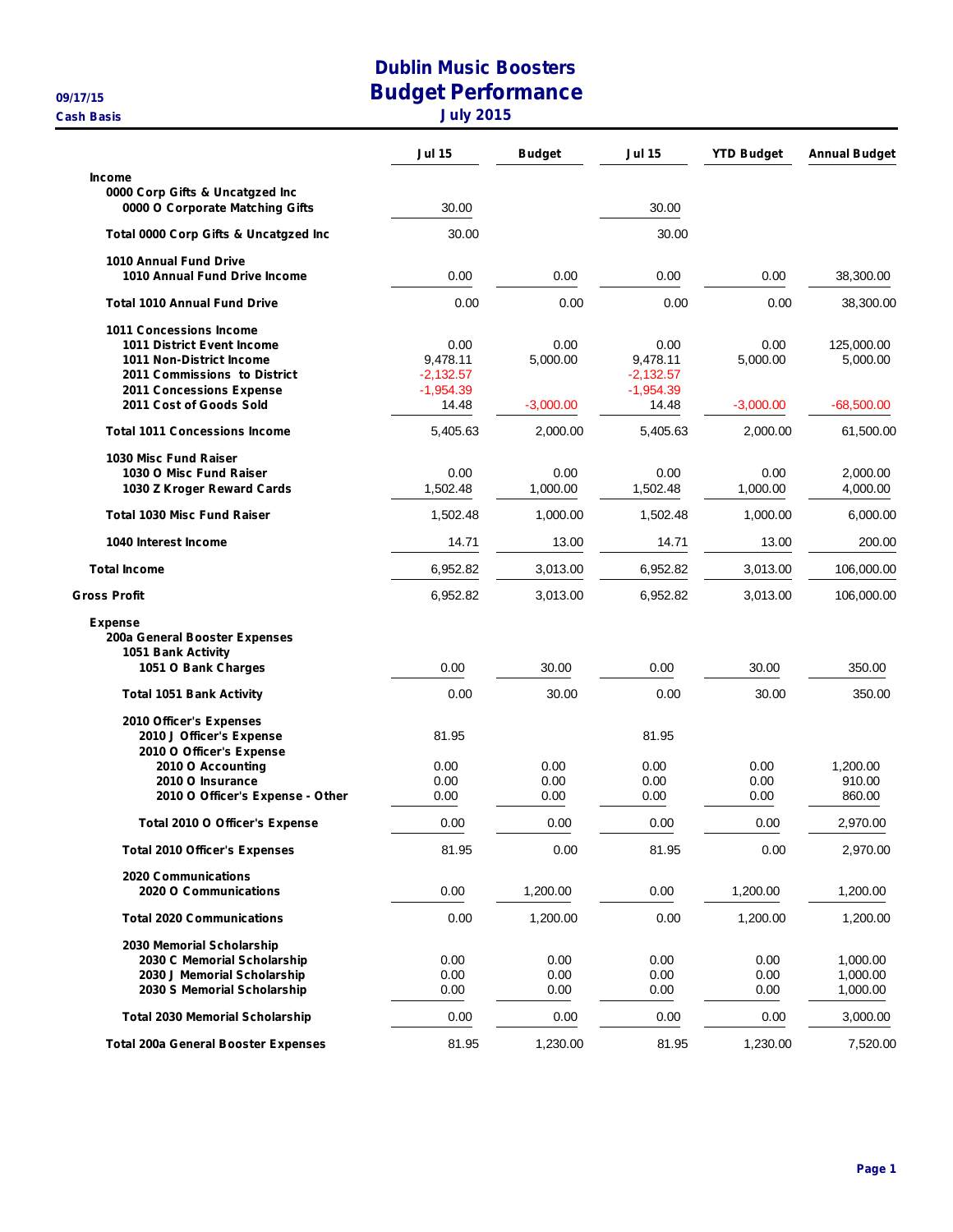## **Dublin Music Boosters 09/17/15 Budget Performance Cash Basis Cash Basis July** 2015

|                                                                    | <b>Jul 15</b>    | <b>Budget</b>        | Jul 15           | <b>YTD Budget</b>    | <b>Annual Budget</b> |
|--------------------------------------------------------------------|------------------|----------------------|------------------|----------------------|----------------------|
| 200b Choir, Orchestra & MS                                         |                  |                      |                  |                      |                      |
| 2041 Awards - Vocal HS                                             |                  |                      |                  |                      |                      |
| 2041 C Awards Vocal HS                                             | 0.00             | 0.00                 | 0.00             | 0.00                 | 500.00               |
| 2041 J Awards Vocal HS                                             | 0.00             | 0.00                 | 0.00             | 0.00                 | 630.00               |
| 2041 S Awards Vocal HS                                             | 0.00             | 0.00                 | 0.00             | 0.00                 | 700.00               |
| Total 2041 Awards - Vocal HS                                       | 0.00             | 0.00                 | 0.00             | 0.00                 | 1,830.00             |
| 2050 Elementary Music                                              | 0.00             | 100.00               | 0.00             | 100.00               | 1,200.00             |
| 2060 Middle School Awards                                          | 0.00             | 0.00                 | 0.00             | 0.00                 | 720.00               |
| 2065 Middle School Honors Fest                                     | 0.00             | 0.00                 | 0.00             | 0.00                 | 1,350.00             |
| 2070 Middle School Music<br>2090 Clinics Choral                    | 0.00             | 500.00               | 0.00             | 500.00               | 6,000.00             |
| 2090 C Clinics Choral                                              | 0.00             | 0.00                 | 0.00             | 0.00                 | 500.00               |
| 2090 J Clinics Choral                                              | 0.00             | 50.00                | 0.00             | 50.00                | 600.00               |
| 2090 S Clinics Choral                                              | 0.00             | 31.00                | 0.00             | 31.00                | 361.00               |
| <b>Total 2090 Clinics Choral</b>                                   | 0.00             | 81.00                | 0.00             | 81.00                | 1,461.00             |
| 2094 Clinics Orchestra                                             |                  |                      |                  |                      |                      |
| 2094 C Clinics Orchestra                                           | 0.00             | 0.00                 | 0.00             | 0.00                 | 400.00               |
| 2094 J Clinics Orchestra                                           | 0.00             | 0.00                 | 0.00             | 0.00                 | 360.00               |
| 2094 S Clinics Orchestra                                           | 0.00             | 0.00                 | 0.00             | 0.00                 | 289.00               |
| <b>Total 2094 Clinics Orchestra</b>                                | 0.00             | 0.00                 | 0.00             | 0.00                 | 1,049.00             |
| 2100 Choral Accessories                                            |                  |                      |                  |                      |                      |
| 2100 C Choral Accessories                                          | 0.00             | 0.00                 | 0.00             | 0.00                 | 500.00               |
| 2100 J Choral Accessories                                          | 0.00             | 0.00                 | 0.00             | 0.00                 | 720.00               |
| 2100 S Choral Accessories                                          | 0.00             | 0.00                 | 0.00             | 0.00                 | 577.00               |
| <b>Total 2100 Choral Accessories</b>                               | 0.00             | 0.00                 | 0.00             | 0.00                 | 1,797.00             |
| 2101 Orchestra Accessories                                         |                  |                      |                  |                      |                      |
| 2101 C Orchestra Accessories                                       | 0.00             | 0.00                 | 0.00             | 0.00                 | 900.00               |
| 2101 J Orchestra Accessories                                       | 0.00             | 0.00                 | 0.00             | 0.00                 | 720.00               |
| 2101 S Orchestra Accessories                                       | 0.00             | 0.00                 | 0.00             | 0.00                 | 577.00               |
| <b>Total 2101 Orchestra Accessories</b>                            | 0.00             | 0.00                 | 0.00             | 0.00                 | 2,197.00             |
| Total 200b Choir, Orchestra & MS                                   | 0.00             | 681.00               | 0.00             | 681.00               | 17,604.00            |
| 200c HS Band Fixed Exp                                             |                  |                      |                  |                      |                      |
| 2031 Field Cmder Scholarships                                      |                  |                      |                  |                      |                      |
| 2031 C Scholarships                                                | 0.00             | 0.00                 | 0.00             | 0.00                 | 1,350.00             |
| 2031 J Scholarships                                                | 0.00             | 0.00                 | 0.00             | 0.00                 | 800.00               |
| 2031 S Scholarships                                                | 0.00             | 0.00                 | 0.00             | 0.00                 | 400.00               |
| <b>Total 2031 Field Cmder Scholarships</b>                         | 0.00             | 0.00                 | 0.00             | 0.00                 | 2,550.00             |
| <b>2110 Transportation Maintenance</b>                             |                  |                      |                  |                      |                      |
| 2110 C Transportation Maint                                        | 0.00             | 0.00                 | 0.00             | 0.00                 | 200.00               |
| 2110 J Transportation Maint                                        | 0.00             | 0.00                 | 0.00             | 0.00                 | 200.00               |
| 2110 S Transportation Maint                                        | 0.00             | 0.00                 | 0.00             | 0.00                 | 160.00               |
| <b>Total 2110 Transportation Maintenance</b>                       | 0.00             | 0.00                 | 0.00             | 0.00                 | 560.00               |
| 2120 MarchingBand Show Design                                      |                  |                      |                  |                      |                      |
| 2120 C Marching BandShow Design                                    | 0.00             | 11,250.00            | 0.00             | 11,250.00            | 11,250.00            |
| 2120 J Marching BandShow Design<br>2120 S Marching BandShow Design | 3,000.00<br>0.00 | 6,300.00<br>7,000.00 | 3,000.00<br>0.00 | 6,300.00<br>7,000.00 | 6,300.00<br>7,000.00 |
| <b>Total 2120 MarchingBand Show Design</b>                         | 3,000.00         | 24,550.00            | 3,000.00         | 24,550.00            | 24,550.00            |
|                                                                    |                  |                      |                  |                      |                      |
| <b>Total 200c HS Band Fixed Exp</b>                                | 3,000.00         | 24,550.00            | 3,000.00         | 24,550.00            | 27,660.00            |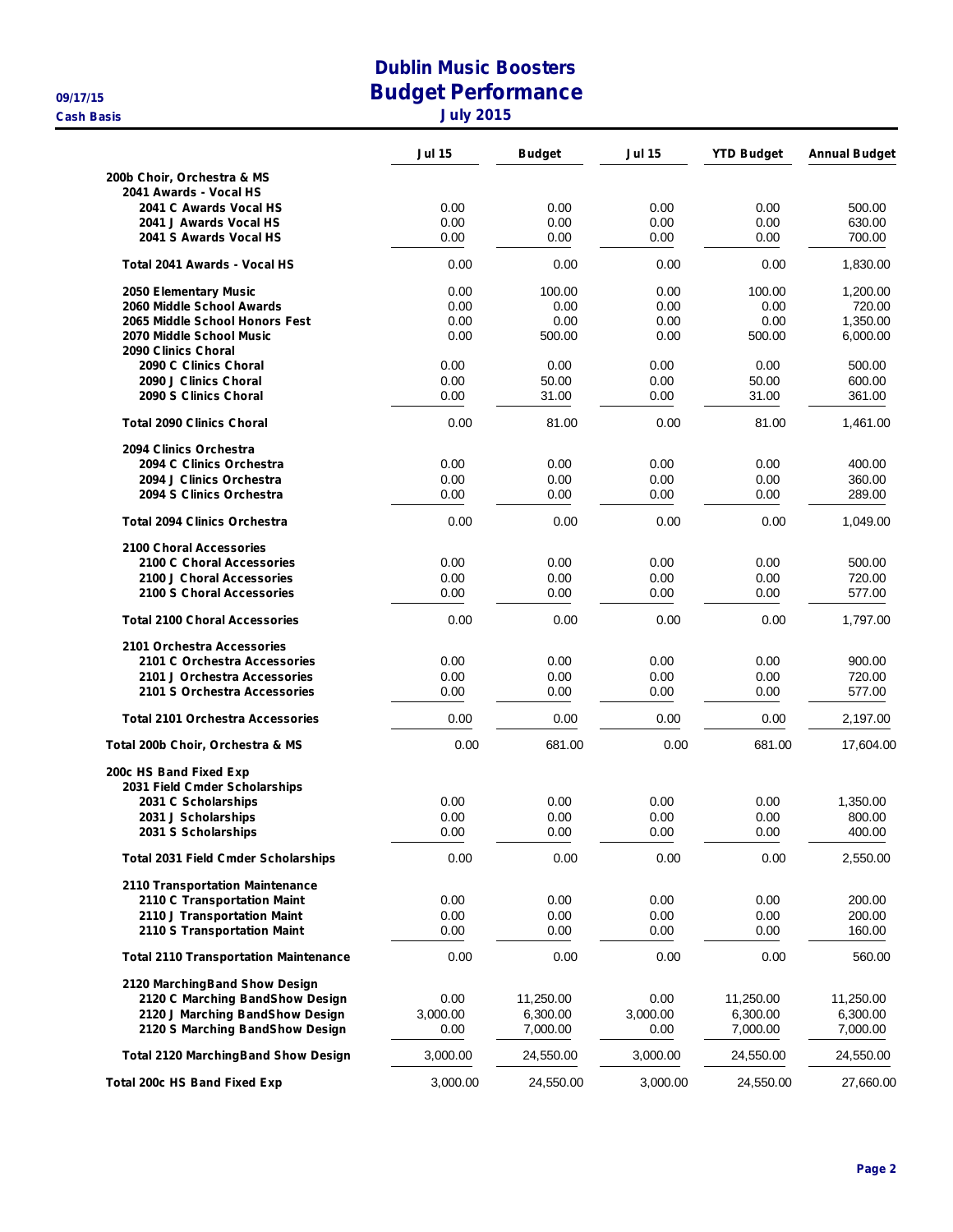**Cash Basis July 2015**

## **Dublin Music Boosters 09/17/15 Budget Performance**

| July 2015 |  |  |  |  |
|-----------|--|--|--|--|
|-----------|--|--|--|--|

|                                                                  | <b>Jul 15</b>        | <b>Budget</b>        | <b>Jul 15</b>        | <b>YTD Budget</b>    | <b>Annual Budget</b> |
|------------------------------------------------------------------|----------------------|----------------------|----------------------|----------------------|----------------------|
| 200d Band Variable Expenses                                      |                      |                      |                      |                      |                      |
| 2040 Awards - Instrumental HS                                    |                      |                      |                      |                      |                      |
| 2040 C Awards Instrumental HS                                    | 128.75               | 0.00<br>0.00         | 128.75               | 0.00                 | 600.00               |
| 2040 J Awards Instrumental HS<br>2040 S Awards Instrumental HS   | 0.00<br>0.00         | 0.00                 | 0.00<br>0.00         | 0.00<br>0.00         | 1,500.00<br>1,500.00 |
|                                                                  |                      |                      |                      |                      |                      |
| Total 2040 Awards - Instrumental HS                              | 128.75               | 0.00                 | 128.75               | 0.00                 | 3,600.00             |
| 2080 Repair / Replacement<br>2080 C Repair/Replacement           | 399.99               | 600.00               | 399.99               | 600.00               | 4,000.00             |
| 2080 J Repair/Replacement                                        | 0.00                 | 250.00               | 0.00                 | 250.00               | 3,000.00             |
| 2080 S Repair/Replacement                                        | 75.00                | 300.00               | 75.00                | 300.00               | 2,000.00             |
| Total 2080 Repair / Replacement                                  | 474.99               | 1,150.00             | 474.99               | 1,150.00             | 9,000.00             |
| 2081 Percussion                                                  |                      |                      |                      |                      |                      |
| 2081 C Percussion                                                | 0.00                 | 250.00               | 0.00                 | 250.00               | 3,000.00             |
| 2081 J Percussion                                                | 0.00                 | 250.00               | 0.00                 | 250.00               | 3,000.00             |
| 2081 S Percussion                                                | 0.00                 | 125.00               | 0.00                 | 125.00               | 1,500.00             |
| <b>Total 2081 Percussion</b>                                     | 0.00                 | 625.00               | 0.00                 | 625.00               | 7,500.00             |
| 2091 Clinics Marching Band                                       |                      |                      |                      |                      |                      |
| 2091 C Clinics Marching Band                                     | 0.00                 | 2,748.00             | 0.00                 | 2,748.00             | 2,748.00             |
| 2091 S Clinics Marching Band                                     | 0.00                 | 1,000.00             | 0.00                 | 1,000.00             | 1,000.00             |
| <b>Total 2091 Clinics Marching Band</b>                          | 0.00                 | 3,748.00             | 0.00                 | 3,748.00             | 3,748.00             |
| 2092 Clinics Flag Corps                                          |                      |                      |                      |                      |                      |
| 2092 C Clinics Flag Corps                                        | 0.00                 | 1,500.00             | 0.00                 | 1,500.00             | 1,500.00             |
| 2092 S Clinics Flag Corps                                        | 0.00                 | 1,000.00             | 0.00                 | 1,000.00             | 1,000.00             |
| <b>Total 2092 Clinics Flag Corps</b>                             | 0.00                 | 2,500.00             | 0.00                 | 2,500.00             | 2,500.00             |
| 2093 Clinics Concert Band                                        |                      |                      |                      |                      |                      |
| 2093 C Clnics Concert Band                                       | 0.00                 | 0.00                 | 0.00                 | 0.00                 | 500.00               |
| 2093 J Clnics Concert Band                                       | 0.00                 | 0.00                 | 0.00                 | 0.00                 | 500.00               |
| <b>Total 2093 Clinics Concert Band</b>                           | 0.00                 | 0.00                 | 0.00                 | 0.00                 | 1,000.00             |
| 2095 Clinics Jazz                                                |                      |                      |                      |                      |                      |
| 2095 C Clinics Jazz                                              | 0.00                 | 0.00                 | 0.00                 | 0.00                 | 400.00               |
| <b>Total 2095 Clinics Jazz</b>                                   | 0.00                 | 0.00                 | 0.00                 | 0.00                 | 400.00               |
| 2102 Color Guard Accessories                                     |                      |                      |                      |                      |                      |
| 2102 C Color Guard Accessories                                   | 6,763.67             | 3,500.00             | 6,763.67             | 3,500.00             | 3,500.00             |
| 2102 J Color Guard Accessories<br>2102 S Color Guard Accessories | 1,607.77<br>2,194.71 | 5,000.00<br>2,500.00 | 1,607.77<br>2,194.71 | 5,000.00<br>2,500.00 | 5,000.00<br>2,500.00 |
| <b>Total 2102 Color Guard Accessories</b>                        | 10,566.15            | 11,000.00            | 10,566.15            | 11,000.00            | 11,000.00            |
|                                                                  |                      |                      |                      |                      |                      |
| 2103 Marching Band Accessories<br>2103 C Marching Accessories    | 0.00                 | 3,000.00             | 0.00                 | 3,000.00             | 3,000.00             |
| 2103 J Marching Accessories                                      | $-23.50$             | 3,000.00             | $-23.50$             | 3.000.00             | 3,000.00             |
| 2103 S Marching Accessories                                      | 0.00                 | 1,000.00             | 0.00                 | 1,000.00             | 1,000.00             |
| <b>Total 2103 Marching Band Accessories</b>                      | $-23.50$             | 7,000.00             | $-23.50$             | 7,000.00             | 7,000.00             |
| 2140 Show Fees & Misc                                            |                      |                      |                      |                      |                      |
| 2140 C Show Fees & Misc                                          | 0.00                 | 3,103.00             | 0.00                 | 3,103.00             | 3,103.00             |
| 2140 J Show Fees & Misc                                          | 135.00               | 3,690.00             | 135.00               | 3,690.00             | 3,690.00             |
| 2140 S Show Fees & Misc                                          | 224.93               | 675.00               | 224.93               | 675.00               | 675.00               |
| Total 2140 Show Fees & Misc                                      | 359.93               | 7,468.00             | 359.93               | 7,468.00             | 7,468.00             |